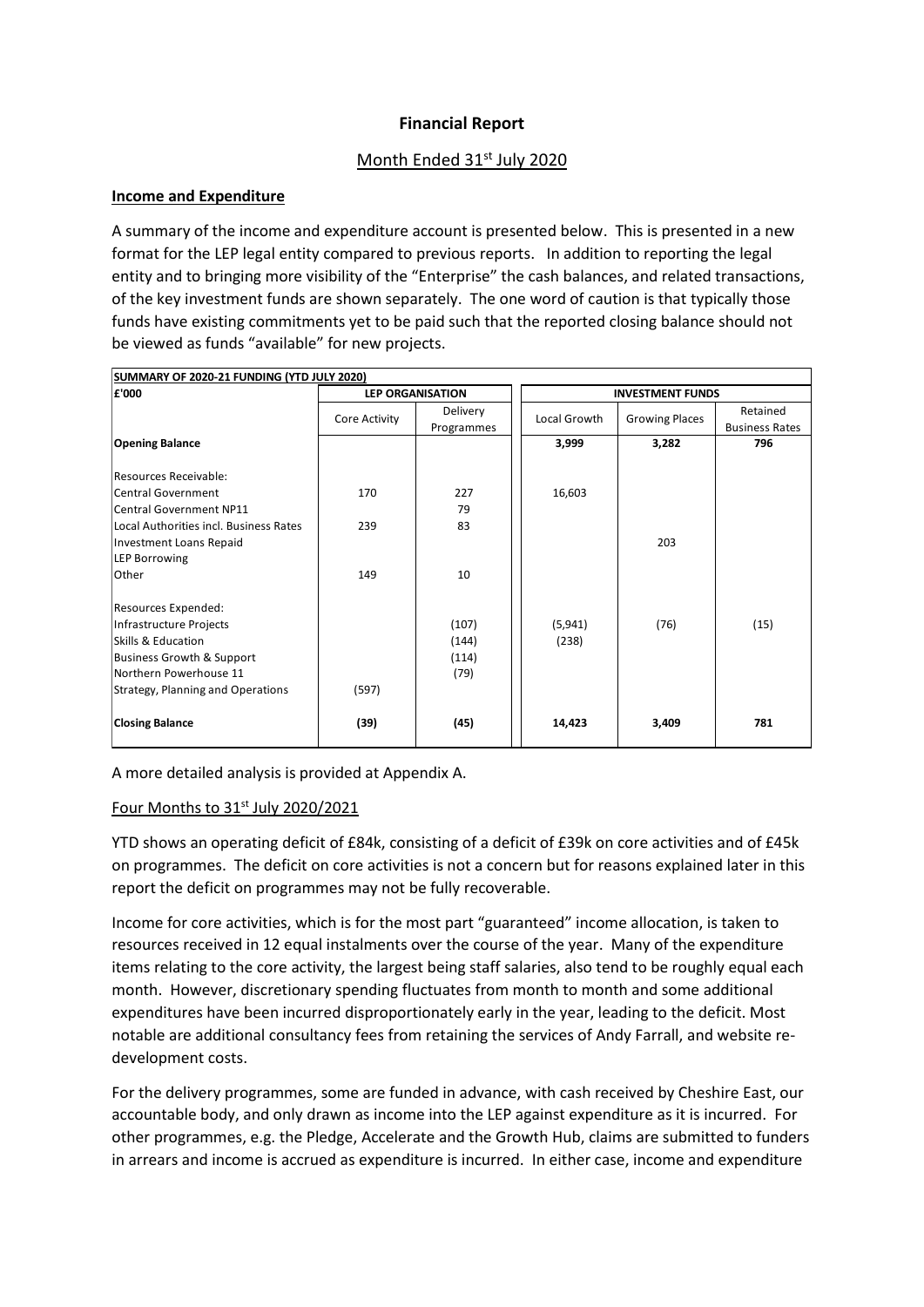typically match. However, in programme delivery, there are two programmes presently reporting deficits between income and expenditure.

Accelerate is reporting a deficit of £24k. The funding of this programme is derived from a combination of course fees and ESF match. The element of income from course fees is dependent on the programme achieving the planned number of learners and the course value and, if this was happening, income would be accrued. However, Covid-19 has caused a delay in recruitment of learners and the income element from course fees cannot presently be relied on. While numbers (and expected income) may recover, for the time being we are only reporting the ESF element as income which only covers 40-50% of the LEP costs of delivery.

The EZ Programme is reporting a deficit of £21k. Additional consulting and professional expenses have been incurred developing projects for investment. These will be funded in due course from retained business rates.

### Full Year Forecast

The full year forecast out turn has been updated since the completion of the July management accounts.

The LEP forecast for the year is a deficit of £100k, which will pass to general reserves. A deficit of £50k is forecast for core activities and £50k for programmes.

In estimating the out turn, we expect core income and expenditure to be broadly in line for the remainder of the year as those costs incurred in the first four months, referred to above, will not continue. For programme costs, we anticipate a deficit for Accelerate. Expenditure on the programme has been scaled back from £200k to £100k and with ESF funding expected to cover 50%, a deficit of £50k is forecast.

#### **Impact on Reserves**

The current and forecast deficit have the effect of reducing the level of general reserve held within the legal entity of the LEP, and to a level below the "target" of £300k. The table below shows the movement in the reserve:

|                                    | <b>YTD</b><br>f'000 | <b>Forecast</b><br>f'000 | <b>Budget</b><br>f'000 | Variance<br>f'000 |
|------------------------------------|---------------------|--------------------------|------------------------|-------------------|
| Opening Reserves at 1/4/20         | 296                 | 296                      | 276                    | 20                |
| <b>Operating Surplus/(Deficit)</b> | (84)                | (100)                    | O                      | (100)             |
| Closing Reserves at 31/3/21        | 212                 | 196                      | 276                    | (80)              |

However, our policy on reserves provides that the level of reserve balances within the retained business rates is also taken into account and where at the end of July the cash balance is £781k. More information on the retained business rates is provided later in this report.

#### **Investment Funds**

#### Local Growth Fund

2020/21 is the final year of the current fund and contracts have been issued for investments t fully utilise the fund by March 2021. Two thirds of this year's funding have been received with a further tranche of £8M due in the Autumn.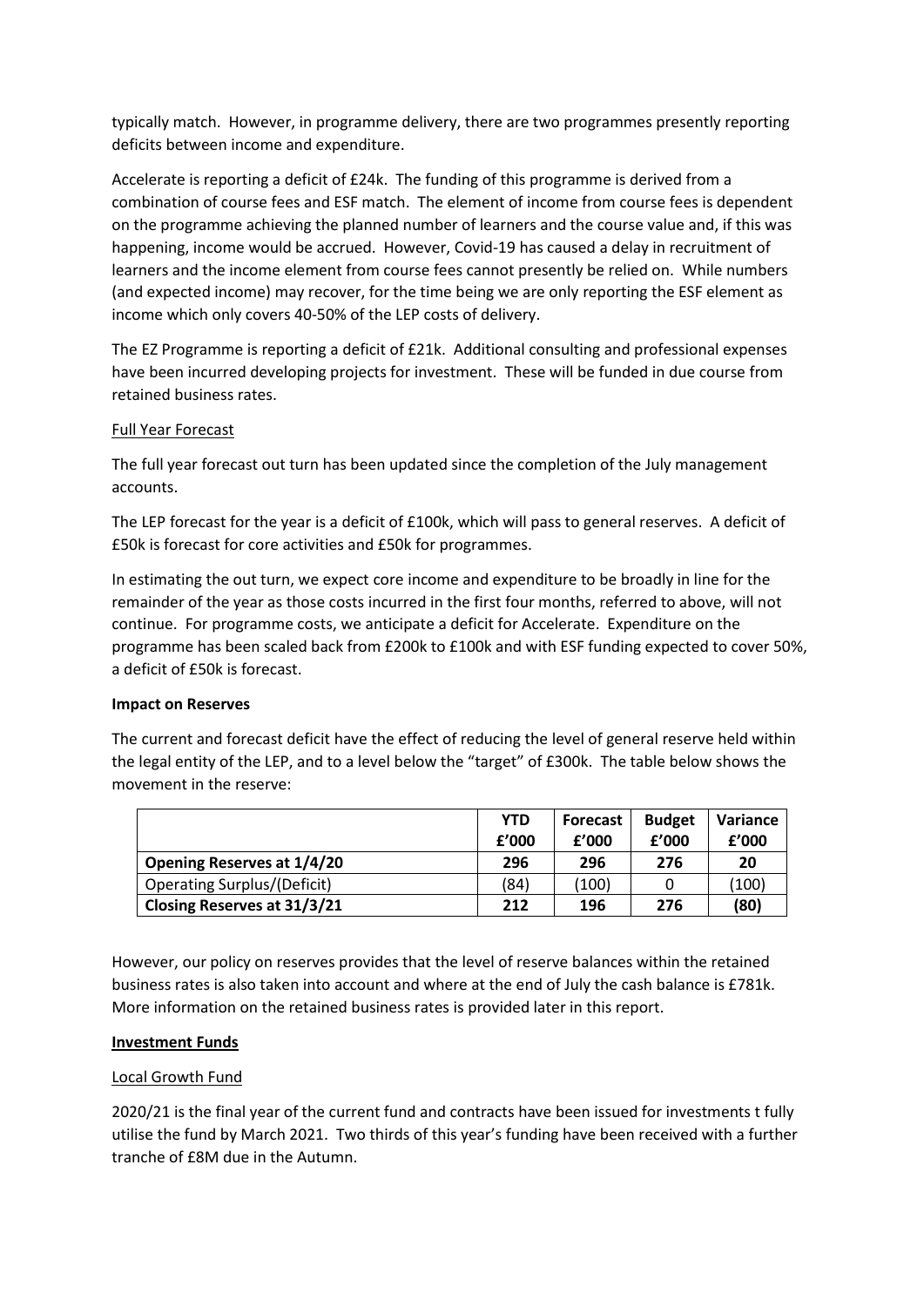### Growing Places Fund

The current cash balance of £3.4M is, until the EZ loans are finalised, fully committed. Of the fund £5.9M has been temporarily lent for EZ projects and £1.7M is committed to complete those investments. A further £1.2M is set aside for the development of business cases and £0.5M has been paid out in August in the form of Business Restructuring Grants. When the EZ loans are in place and drawn, the available GPF balance will increase by £7.6M.

The outstanding loan to Cheshire Green is now in its repayment phase, receipts occurring as and when plots are sold on. £203k has been received this year so far.

### Retained Business Rates (Enterprise Zone)

Since the start of the financial year, only £15k cash has been utilised to pay towards legal costs in connection with the EZ loan facility. However, further draw down of funds is expected to meet the full legal and arrangement fees of the loan. In addition, draw down is earmarked for LA subscriptions, programme costs and £600k of support towards course costs within Accelerate. These are presently being "cash-flowed" from other resources within the LEP.

|                                      | <b>Forecast</b><br>f'000 | <b>Budget</b><br>f'000 | Variance<br>f'000 |
|--------------------------------------|--------------------------|------------------------|-------------------|
| <b>Opening Balance at 1/4/20</b>     | 796                      | 737                    | 59                |
| Receipts                             | O                        | ŋ                      | O                 |
| Arrangement fee EZ loan / Legal      | (15)                     | O                      | (15)              |
| Closing Balance at 31/7/20           | 781                      | 737                    | 44                |
| <b>Expected receipts</b>             | 1436                     | 1436                   | 0                 |
| Deferred Liabilities on EZ funds:    |                          |                        |                   |
| <b>EZ Local Authority "Match"</b>    | (125)                    | (125)                  | O                 |
| Drawn by LEP (Core/programme)        | (653)                    | (653)                  | O                 |
| LEP Core Programmes (Board approved) | (280)                    | (500)                  | 220               |
| <b>Accelerate Grant</b>              | (600)                    |                        | (600)             |
| Arrangement fee EZ loan / Legal      | (75)                     | ŋ                      | (75)              |
| <b>Imputed Balance at 31/3/20</b>    | 484                      | 895                    | (411              |

The table below provides an indication of how the fund is being utilised:

Note: The table above does not include draw down from the EZ loan facility, which will be reported separately as an when it is available.

#### **Ian Brooks**

#### **Finance and Commercial Director**

**August 2020**